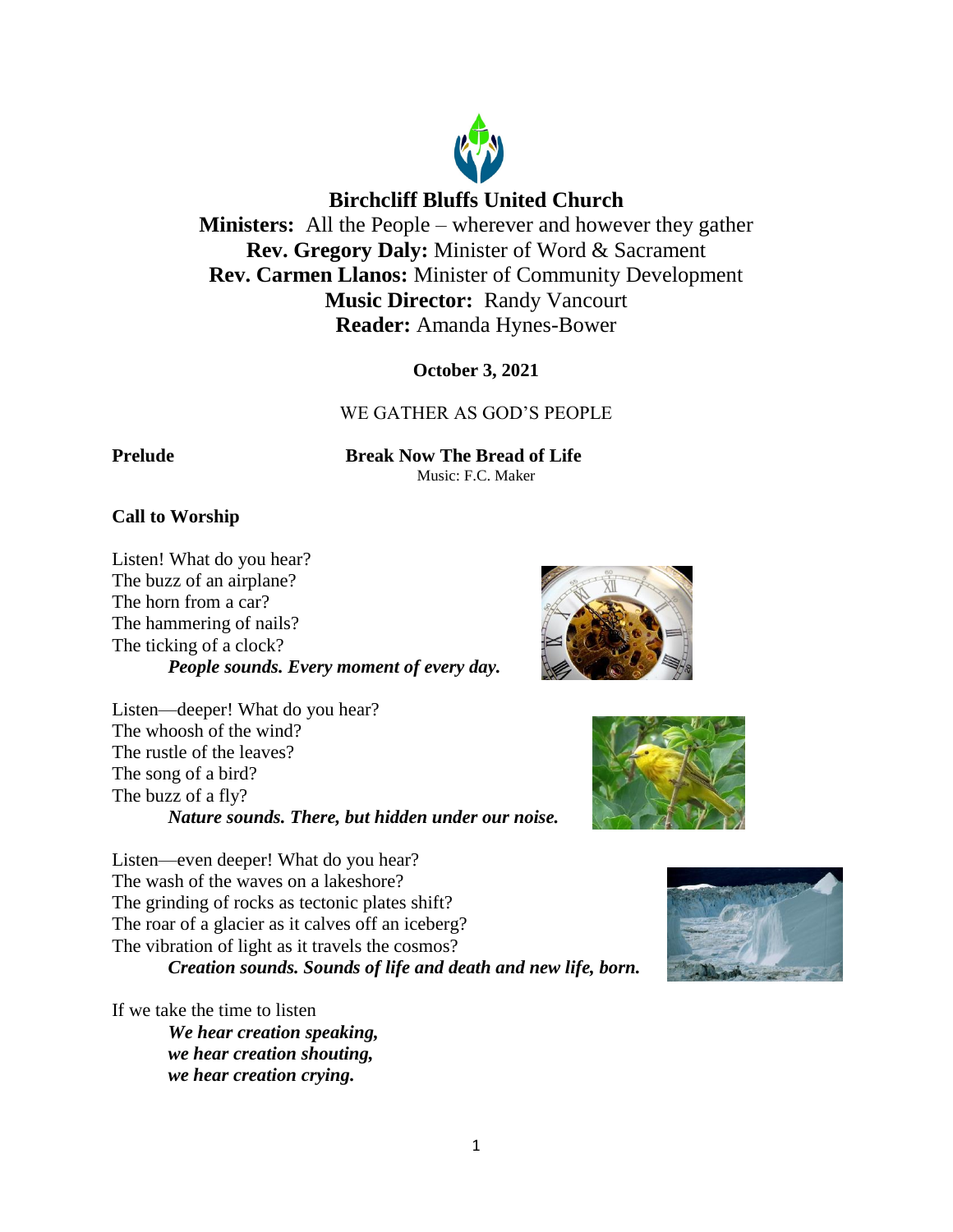When we listen and speak what we hear, when we help others to listen and speak what they hear, when we speak with those who will *not* listen, and with those not willing to hear.

*We worship God!*

**Response Holy Spirit, Hear Us VU 377** Words: William H. Parker Music: James Frederick Swift

*Holy Spirit, hear us, help us while we sing; breathe into the music of the praise we bring.*

*Holy Spirit, shine now on the book we read; light its holy pages with the truth we need.*

*Holy Spirit, prompt us when we bow to pray; speak within and teach us what we ought to say.*

*Holy Spirit, help us daily by your might, what is wrong to conquer, and to choose the right.*

# **Life & Work of the Church**

*Welcome to online worship*

## **Land Acknowledgement**

As we prepare for worship, we take a moment to acknowledge the sacred land beside the water on which Birchcliff Bluffs United Church stands. It has been a site of human activity for many



thousands of years. This land is the territory of the Huron-Wendat and Petun First Nations, the Seneca, and most recently, the Mississauga's of the Credit and Scugog, part of the Williams Treaty. Today, the meeting place around Toronto is still the home to many Indigenous people from across Turtle Island. We are grateful for the opportunity to live and work on this territory. We seek to be mindful of broken covenants and the need to strive to make right with all our relations.

**Candle Lighting**

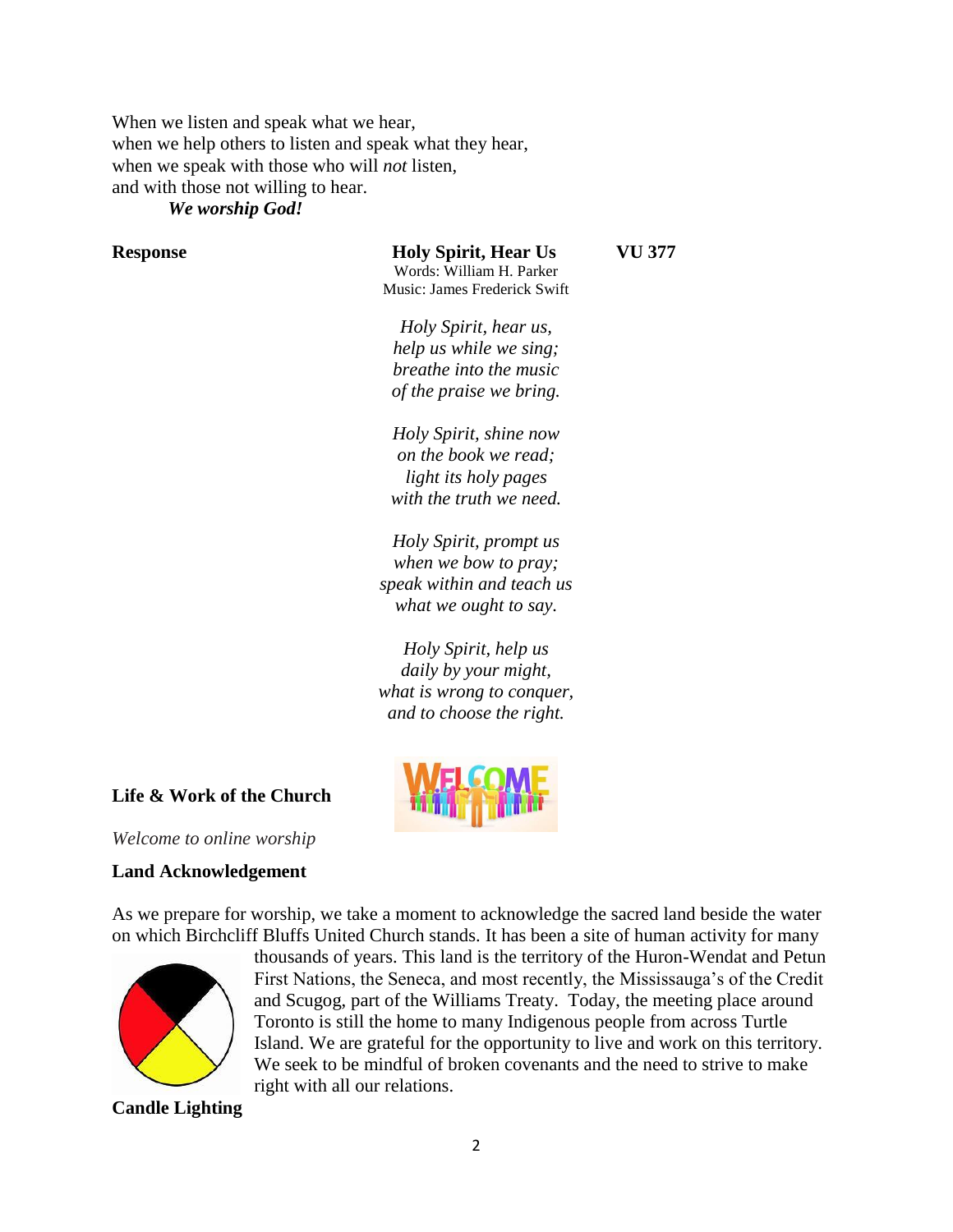### **Opening Hymn Each Blade of Grass MV 37**

Words: © 2002 Keri K. Wehlander Music: Anonymous, from The United States' Sacred Harmony

*Each blade of grass, ev'ry wing that soars, the waves that sweep across a distant shore, make full the circle of God. Each laughing child, ev'ry gentle eye, a forest lit beneath a moon-bright sky, make full the circle of God.*

*Each silent paw, ev'ry rounded stone, the buzz that echoes from a honey'd comb, make full the circle of God. Each fire-brimmed star, ev'ry out-stretched hand, the wind that leaps and sails across the land, make full the circle of God.*

*Each icy peak, ev'ry patterned shell, the joyous chorus that the dawn foretells, make full the circle of God. Each cosmic hue, ev'ry creature's way, all form the beauty of this vast array, making full the circle of God.*

## **Opening Prayer**



*You are the God of sea and sky, of rock and tree and creature and you are wonderful, God! Would you bless us with the knowledge in our bodies, our hearts, and our minds, that you are with us in this moment, and in every moment? Would you bless us with your joy of all creation, with your desire for its wholeness, with your will for its renewal? In the dance of the Spirit, in the name of Christ, we ask it. Amen!*

WE LISTEN FOR GOD'S WORD

#### **And Now For Something Completely Different**

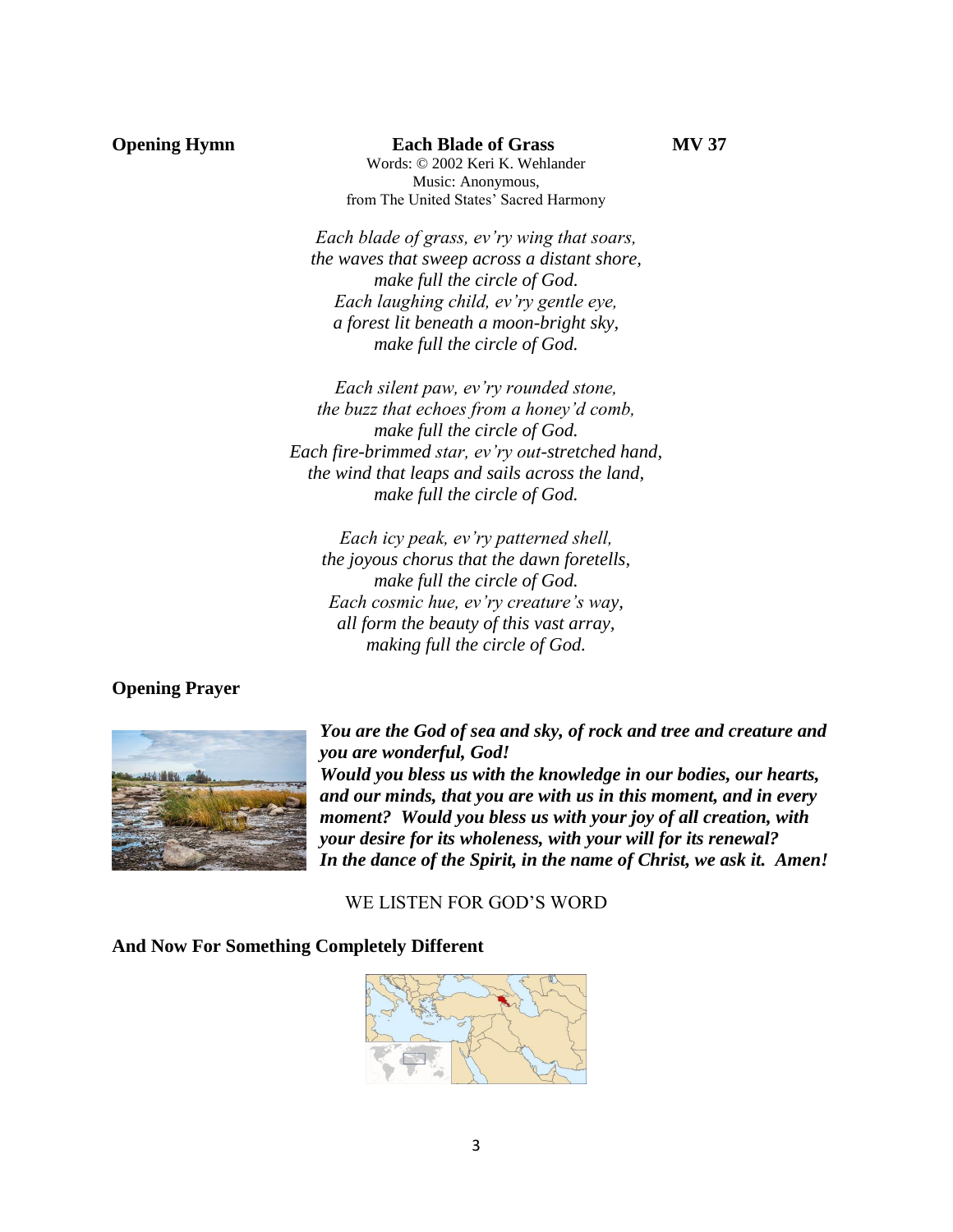**Hymn It Is Well With My Soul**

Words: Horatio G. Spafford Music: Philip P. Bliss

*When peace like a river attendeth my way When sorrows like sea billows roll Whatever my lot, You have taught me to say It is well, it is well with my soul It is well, With my soul It is well, it is well with my soul*

*Though evil should buffet, though trials should come Let this blest assurance control That Christ has regarded my helpless estate And has shed His own blood for my soul It is well, With my soul It is well, it is well with my soul*

*Oh God, haste the day when my faith shall be sight The clouds be rolled back as a scroll The trumpet shall sound, and my God shall descend Even so, it is well with my soul! It is well, With my soul It is well, it is well with my soul It is well, it is well with my soul*

## **Prayer of Illumination**

*May the readings today shed light on a shadowed world yearning for hope. May we receive these words with comfort and hope. Amen*

**Job 1:1 & 2:1-10** NEW REVISED STANDARD VERSION

There was once a man in the land of Uz whose name was Job. That man was blameless and upright, one who feared God and turned away from evil.

One day the heavenly beings came to present themselves before God, and the accuser also came among them to present themself before God. **<sup>2</sup>** God said to the accuser, "Where have you come from?" The accuser answered God, "From going to and fro on the earth, and from walking up and down on it." **<sup>3</sup>** God said to the accuser "Have you considered my servant Job? There is no one like him on the earth, a blameless and upright man who fears God and turns away from evil. He still persists in his integrity, although you incited me against him, to destroy him for no reason." **<sup>4</sup>** Then the accuser answered God, "Skin for skin! All that people have they will give to save their lives. **<sup>5</sup>** But stretch out your hand now and touch his bone and his flesh, and he will curse you to your face." **<sup>6</sup>** God said to the accuser, "Very well, he is in your power; only spare his life."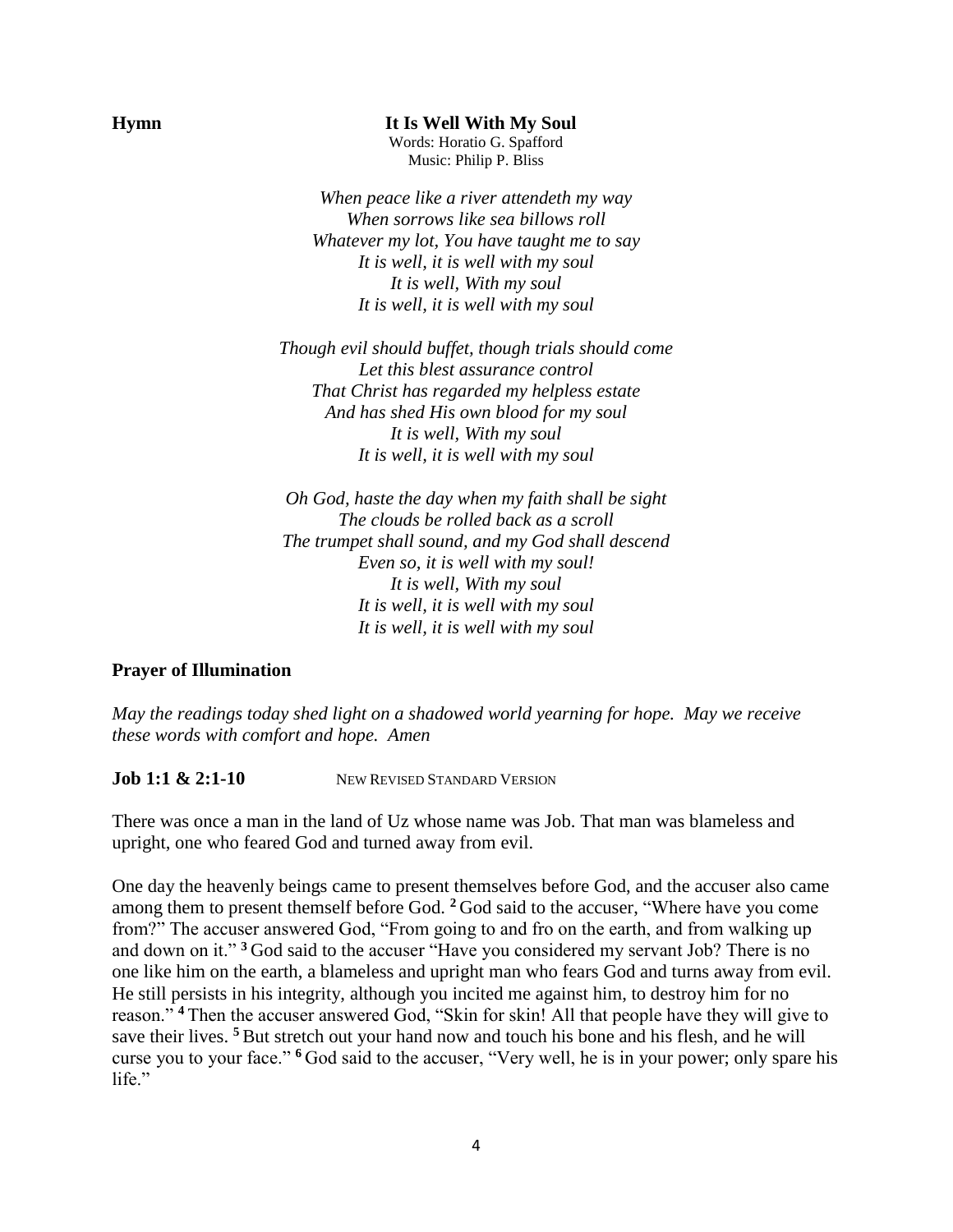**<sup>7</sup>** So, the accuser went out from the presence of God, and inflicted loathsome sores on Job from the sole of his foot to the crown of his head. **<sup>8</sup>** Job took a potsherd with which to scrape himself, and sat among the ashes.

**<sup>9</sup>** Then his wife said to him, "Do you still persist in your integrity? Curse God, and die." **<sup>10</sup>** But he said to her, "You speak as any foolish person would speak. Shall we receive the good at the hand of God, and not receive the bad?" In all this Job did not sin with his lips.

**Mark 10:13-16** NEW REVISED STANDARD VERSION

**<sup>13</sup>** People were bringing little children to him in order that he might touch them; and the disciples spoke sternly to them. <sup>14</sup> But when Jesus saw this, he was indignant and said to them, "Let the little children come to me; do not stop them; for it is to such as these that the kingdom of God belongs. **<sup>15</sup>** Truly I tell you, whoever does not receive the kingdom of God as a little child will never enter it." **<sup>16</sup>** And he took them up in his arms, laid his hands on them, and blessed them.

These are Jesus' words for us to focus on today. *Thanks be to God*

# **Sermon** Good Days / Bad Days



**Hymn I Have Called You By Your Name MV 161**

Words and music: Daniel Charles Damon © 1995 Hope Publishing Company

*I have called you by your name, you are mine; I have gifted you and ask you now to shine. I will not abandon you; all my promises are true. You are gifted, called, and chosen; you are mine.*

*I will help you learn my name as you go; read it written in my people, help them grow. Pour the water in my name, speak the word your soul can claim, offer Jesus' body given long ago.*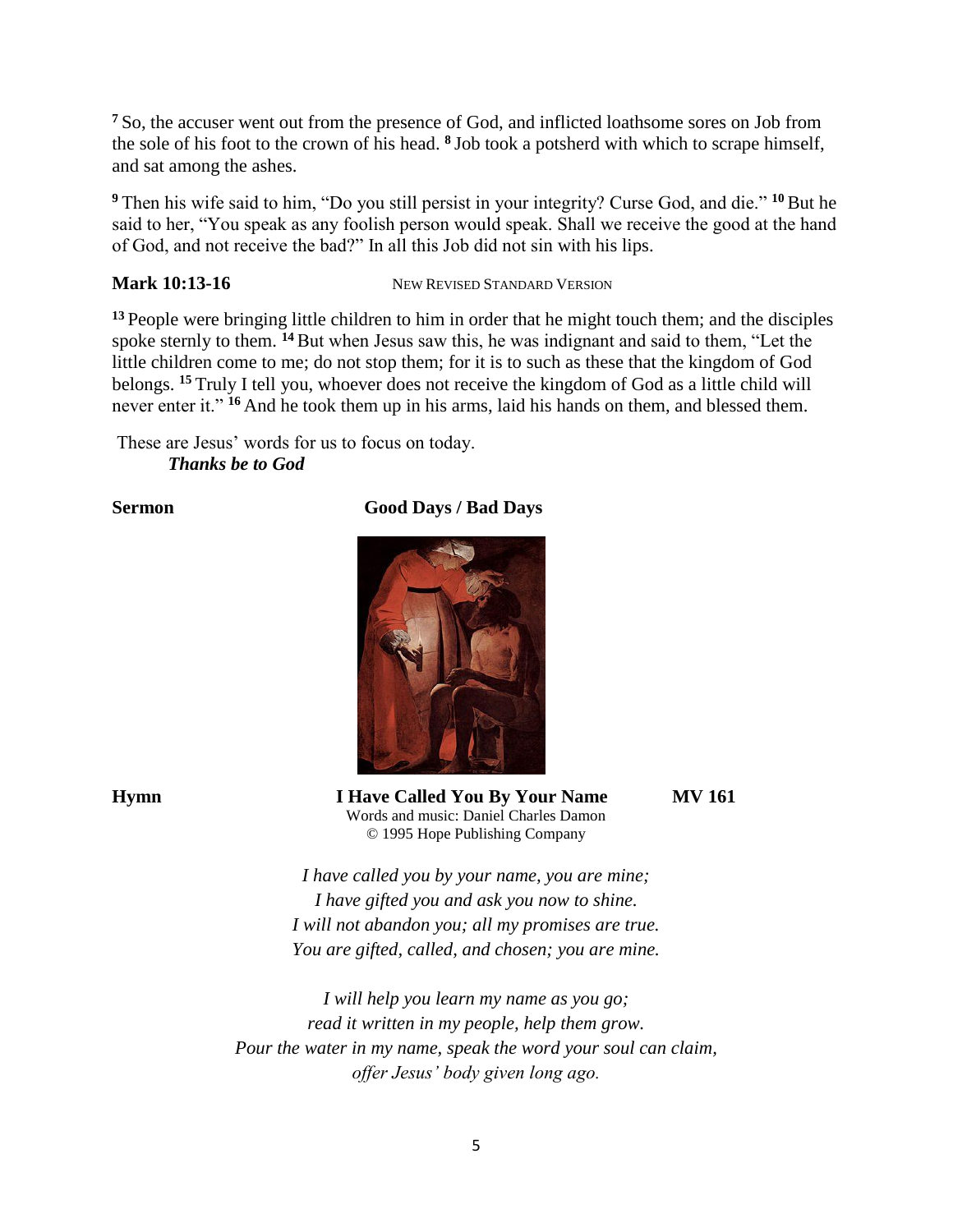*I know you will need my touch as you go; feel it pulsing in creation's ebb and flow. Like the woman reaching out, choosing faith in spite of doubt, hold the hem of Jesus' robe, then let it go.*

*I have given you a name, it is mine; I have given you my Spirit as a sign. With my wonder in your soul, make my wounded children whole; go and tell my precious people they are mine.*

# WE RESPOND TO GOD'S WORD

# **Offering our Gifts to God**

## **Communion**

| <b>Communion Hymn</b> | <b>One Bread, One Body</b><br>Words and Music: © 1978 John B. Foley         | VU 467 |
|-----------------------|-----------------------------------------------------------------------------|--------|
|                       | One bread, one body, one God of all,<br>one cup of blessing which we bless; |        |
|                       | and we, though many, throughout the earth,                                  |        |
|                       | we are one body in this one God.                                            |        |
|                       | Gentile or Jew, servant or free,                                            |        |
|                       | woman or man, no more.                                                      |        |
|                       | One bread, one body, one God of all,                                        |        |
|                       | one cup of blessing which we bless;                                         |        |
|                       | and we, though many, throughout the earth,                                  |        |
|                       | we are one body in this one God.                                            |        |
|                       | Many the gifts, many the works,                                             |        |
|                       | one in our God of all.                                                      |        |
|                       | One bread, one body, one God of all,                                        |        |
|                       | one cup of blessing which we bless;                                         |        |
|                       | and we, though many, throughout the earth,                                  |        |
|                       | we are one body in this one God.                                            |        |
|                       | Grain for the fields, scattered and grown,                                  |        |
|                       | gathered to one, for all.                                                   |        |
|                       | One bread, one body, one God of all,                                        |        |
|                       | one cup of blessing which we bless;                                         |        |
|                       | and we, though many, throughout the earth,                                  |        |
|                       | we are one body in this one God.                                            |        |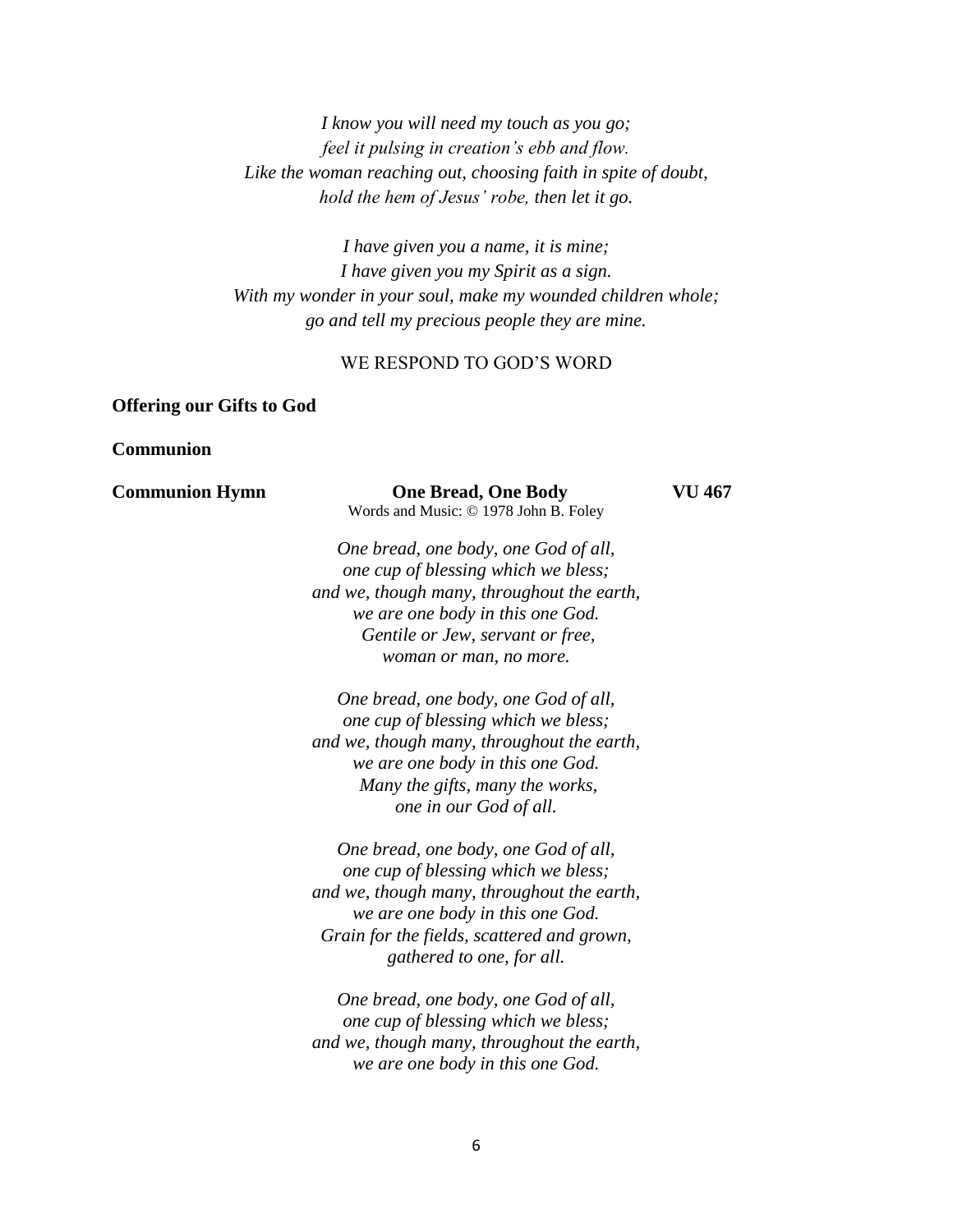God is with you. *God is with all creation.* Lift up your hearts! *We lift our hearts to God.* Let us give thanks to God: Creator of all that is, Christ that calls us to wholeness, Spirit that blows us where it will. *Thank you, God!*



…with you, with what you have created, or with each other.

*We are sorry, God. We ask for your forgiveness. We ask for your help.*

Open our ears, our eyes, our hearts, and our minds. *so that we might listen to your call, so that we might listen to the needs of what you have created, so that we might speak those needs and live your love.*

When our ancestors made mistakes, you sent them guides to help them on their way: priests and prophets, teachers and healers, grandmas and grandpas, who called people back to your love. And in Jesus the Christ you were with us, to teach us, to love us, to save us from ourselves.

## *Thank you, God!*

…so we pray the words he gave to all of his disciples, the ones that remind us that you love us with all the love a parent can offer, saying



*Our Father, who art in heaven, hallowed be thy name; thy kingdom come; thy will be done; on earth as it is in heaven. Give us this day our daily bread. And forgive us our trespasses, as we forgive those who trespass against us. And lead us not into temptation; but deliver us from evil. For thine is the kingdom, the power, and the glory for ever and ever. Amen.*

*Blessed are you, God of the Universe; everything you have created is blessed.*

## **Communion Is Shared Prayer after Communion**

## BLESSING AND SENDING FORTH

**Closing Hymn Go Forth for God VU418** Words: J.R. Peacey © 1984 Hope Publishing Co. Music: Genevan Psalter

*Go forth for God, go to the world in peace; be of good courage, armed with heavenly grace, in God's good Spirit daily to increase,*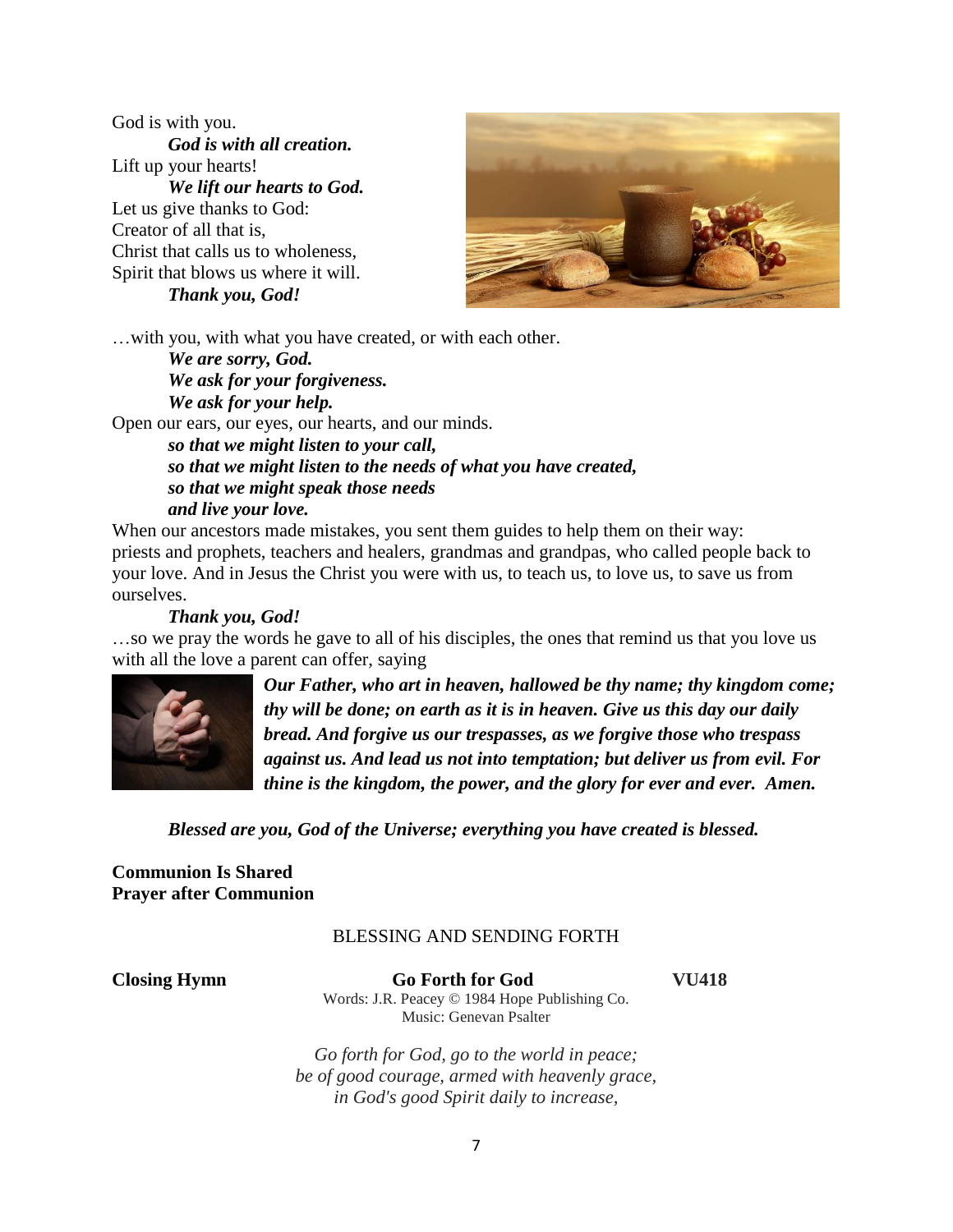*till in the kingdom we see face to face. Go forth for God, go to the world in peace.*

*Go forth for God, go to the world in love; strengthen the faint, give courage to the weak; help the afflicted; richly from above God's love supplies the grace and power we seek. Go forth for God, go to the world in love.*

*Go forth for God, go to the world in strength; hold fast the good, be urgent for the right; render to no one evil; Christ at length shall overcome all darkness with his light. Go forth for God, go to the world in strength.*

*Go forth for God, go to the world in joy, to serve God's people every day and hour, and serving Christ, our every gift employ, rejoicing in the Holy Spirit's power. Go forth for God, go to the world in joy.*

**Benediction & Commissioning** 



**Postlude Happy Are They, They That Love God** Music: William Croft

> Permission to reproduce lyrics and podcast/stream the music in this service obtained from One License.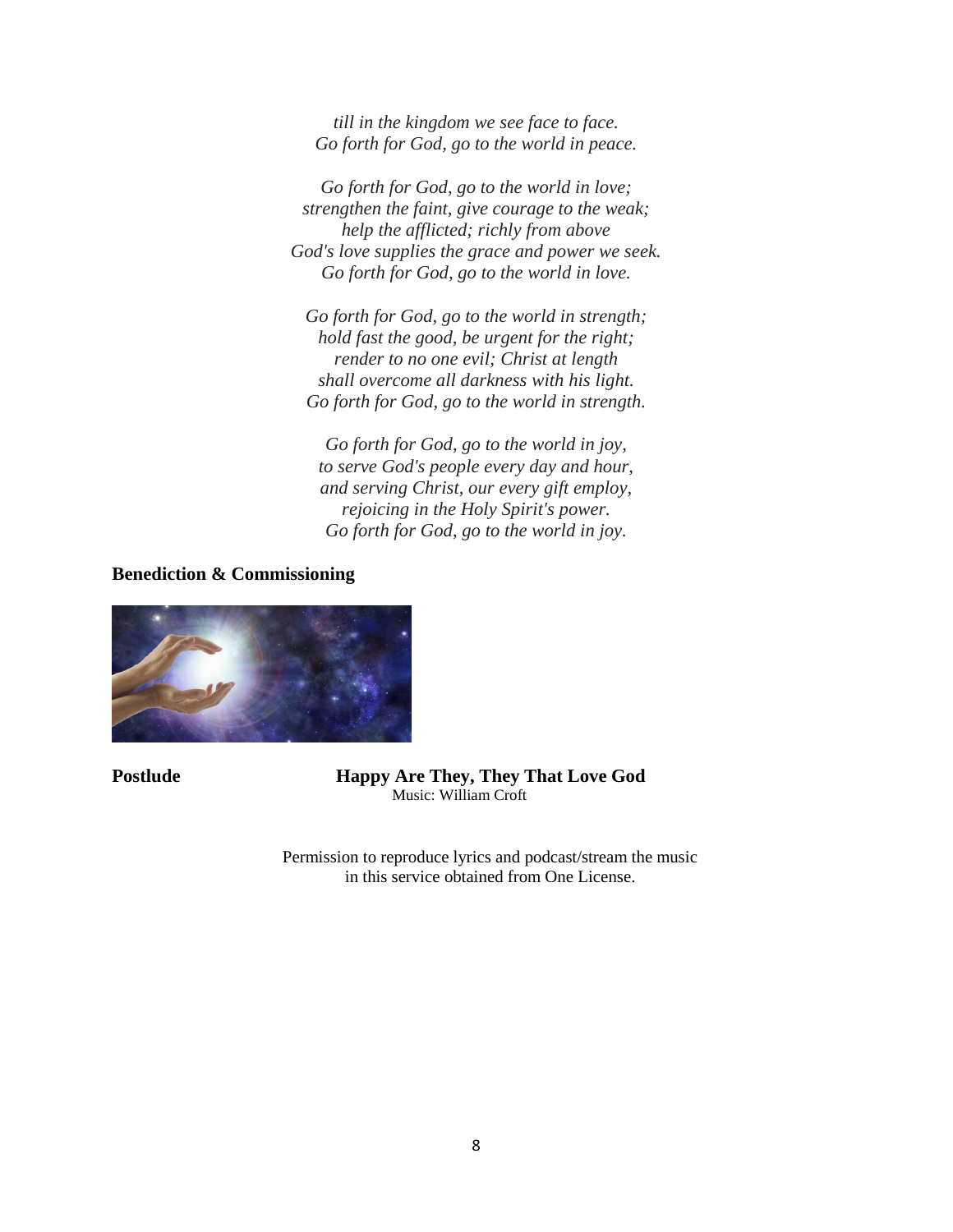#### **Other Resources for Today**

### **Some of the resources for today's service come from the United Church of Canada worship resource guide "Gathering"**

#### **ANFSCD:** [The Emmaus Community | Neo-monastic Christian Community in Victoria, B.C.](https://www.emmauscommunity.ca/)

**Sermon:** The Book of Job – [Stephen Mitchell \(stephenmitchellbooks.com\)](https://stephenmitchellbooks.com/translations-adaptations/the-book-of-job/)

### **Lectionary Readings**

## **Psalm 26** New Revised Standard Version

**<sup>1</sup>** Vindicate me, O God, for I have walked in my integrity, and I have trusted in God without wavering. **<sup>2</sup>** Prove me, O God, and try me; test my heart and mind. **<sup>3</sup>** For your steadfast love is before my eyes, and I walk in faithfulness to you. **4** I do not sit with the worthless, nor do I consort with hypocrites; **5** I hate the company of evildoers, and will not sit with the wicked. **6** I wash my hands in innocence, and go around your altar, O God, **7** singing aloud a song of thanksgiving, and telling all your wondrous deeds. **<sup>8</sup>** O God, I love the house in which you dwell, and the place where your glory abides. **<sup>9</sup>** Do not sweep me away with sinners, nor my life with the bloodthirsty, **<sup>10</sup>** those in whose hands are evil devices, and whose right hands are full of bribes. **<sup>11</sup>**But as for me, I walk in my integrity; redeem me, and be gracious to me. **<sup>12</sup>** My foot stands on level ground;

in the great congregation I will bless God.

### **Hebrews 1: 1-14; 2: 5-12** New Revised Standard Version

Long ago God spoke to our ancestors in many and various ways by the prophets, **<sup>2</sup>** but in these last days God has spoken to us by a Son, who has been appointed heir of all things, through whom God also created the worlds. <sup>3</sup> The son is the reflection of God's glory and the exact imprint of God's very being, and sustains all things by his powerful word. When the Son had made purification for sins, he sat down at the right hand of the Majesty on high, **<sup>4</sup>** having become as much superior to angels as the name he has inherited is more excellent than theirs.